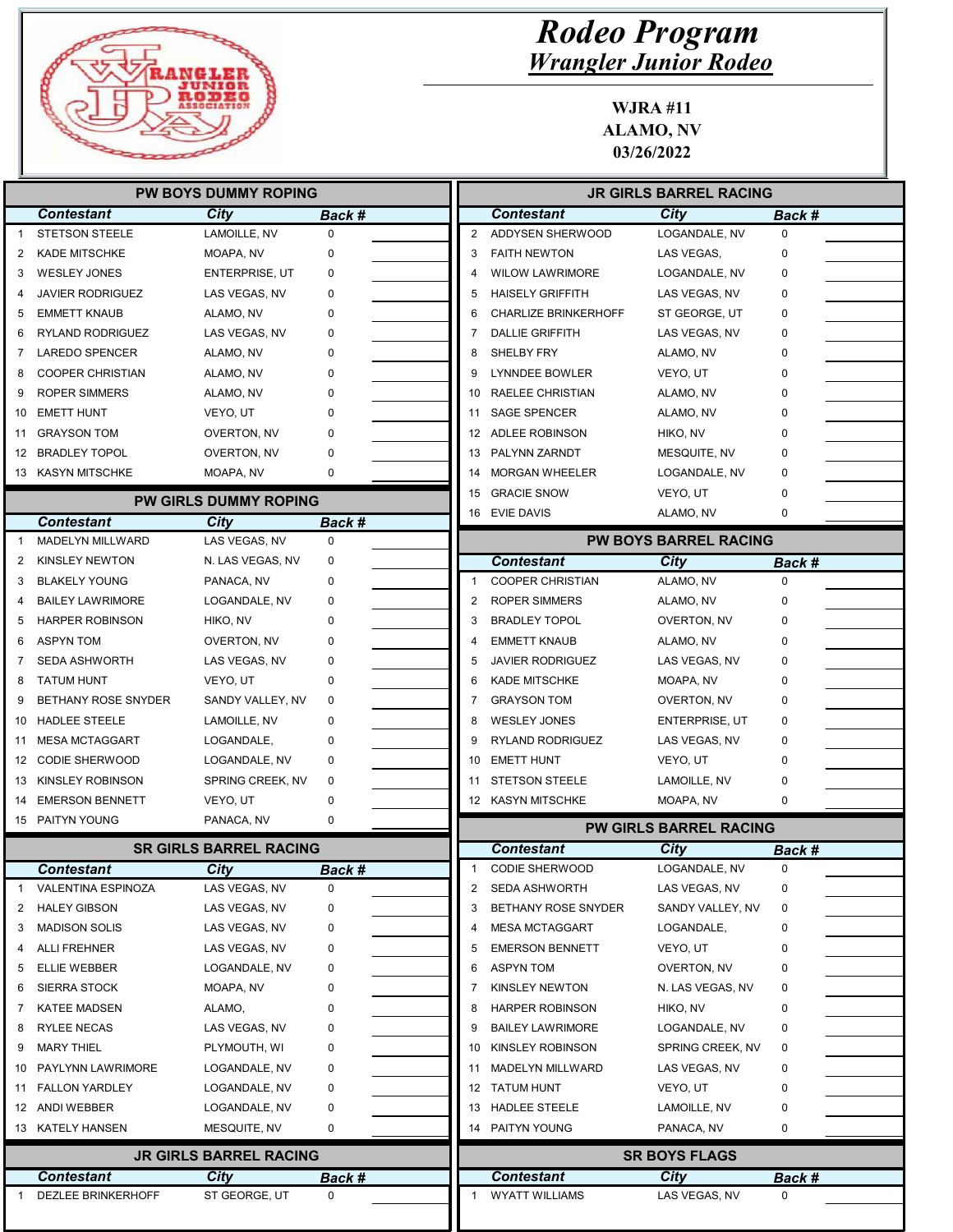

| <b>Rodeo Program</b>         |
|------------------------------|
| <b>Wrangler Junior Rodeo</b> |

|    |                                         | <b>SR BOYS FLAGS</b>         |                              |                |                             | <b>JR GIRLS GOAT TYING</b>     |               |  |
|----|-----------------------------------------|------------------------------|------------------------------|----------------|-----------------------------|--------------------------------|---------------|--|
|    | <b>Contestant</b>                       | City                         | Back #                       |                | <b>Contestant</b>           | <b>City</b>                    | Back #        |  |
| 2  | <b>CJ CHRISTIAN</b>                     | ALAMO, NV                    | $\mathbf 0$                  | 5              | <b>LYNNDEE BOWLER</b>       | VEYO, UT                       | $\mathbf 0$   |  |
| 3  | <b>AUSTIN FREHNER</b>                   | LAS VEGAS, NV                | 0                            | 6              | <b>WILOW LAWRIMORE</b>      | LOGANDALE, NV                  | 0             |  |
| 4  | <b>HUNTER FRY</b>                       | ALAMO, NV                    | 0                            | 7              | <b>SAGE SPENCER</b>         | ALAMO, NV                      | O             |  |
| 5  | <b>LEVI NECAS</b>                       | LAS VEGAS, NV                | 0                            | 8              | <b>CHARLIZE BRINKERHOFF</b> | ST GEORGE, UT                  | 0             |  |
| 6  | <b>CARLOS BASPOLI</b>                   | ALAMO, NV                    | 0                            | 9              | SHELBY FRY                  | ALAMO, NV                      | $\Omega$      |  |
|    | <b>MORGAN WILLIAMS</b>                  | LAS VEGAS, NV                | 0                            | 10             | <b>HAISELY GRIFFITH</b>     | LAS VEGAS, NV                  | 0             |  |
|    |                                         | <b>JR BOYS FLAGS</b>         |                              | 11             | <b>DEZLEE BRINKERHOFF</b>   | ST GEORGE, UT                  | 0             |  |
|    | <b>Contestant</b>                       | City                         | <b>Back #</b>                | 12             | ADDYSEN SHERWOOD            | LOGANDALE, NV                  | 0             |  |
| -1 | <b>RYLAN SPROUL</b>                     | OVERTON, NV                  | $\mathbf 0$                  | 13             | <b>ADLEE ROBINSON</b>       | HIKO, NV                       | $\mathbf 0$   |  |
| 2  | <b>CHET WALCH</b>                       | HIKO, NV                     | 0                            | 14             | <b>MORGAN WHEELER</b>       | LOGANDALE, NV                  | 0             |  |
| 3  | <b>MASON STEWARD</b>                    | LOGANDALE,                   | 0                            |                | 15 EVIE DAVIS               | ALAMO, NV                      | $\mathbf 0$   |  |
| 4  | <b>COLTON WILLIAMS</b>                  | ALAMO, NV                    | 0                            |                |                             | <b>JR BOYS GOAT TYING</b>      |               |  |
| 5  | PORTER SOLIS                            | LAS VEGAS, NV                | 0                            |                | <b>Contestant</b>           | City                           | Back #        |  |
| 6  | <b>STIHL YARDLEY</b>                    | LOGANDALE,                   | 0                            | $\mathbf{1}$   | <b>COLTON WILLIAMS</b>      | ALAMO, NV                      | $\Omega$      |  |
| 7  | <b>CADE STEWARD</b>                     | LOGANDALE, NV                | 0                            | 2              | <b>RYLAN SPROUL</b>         | OVERTON, NV                    | $\Omega$      |  |
|    |                                         | <b>PW BOYS FLAGS</b>         |                              | 3              | <b>STIHL YARDLEY</b>        | LOGANDALE,                     | 0             |  |
|    | <b>Contestant</b>                       |                              |                              | 4              | PORTER SOLIS                | LAS VEGAS, NV                  | 0             |  |
|    | <b>JAVIER RODRIGUEZ</b>                 | City<br>LAS VEGAS, NV        | Back #<br>$\mathbf 0$        | 5              | <b>CHET WALCH</b>           | HIKO, NV                       | 0             |  |
| 2  | <b>EMETT HUNT</b>                       | VEYO, UT                     | 0                            | 6              | <b>MASON STEWARD</b>        | LOGANDALE,                     | O             |  |
| 3  | <b>KASYN MITSCHKE</b>                   | MOAPA, NV                    |                              |                | <b>CADE STEWARD</b>         | LOGANDALE, NV                  | 0             |  |
| 4  | <b>GRAYSON TOM</b>                      | OVERTON, NV                  | 0                            |                |                             | <b>PW GIRLS GOAT TAIL PULL</b> |               |  |
| 5  | <b>EMMETT KNAUB</b>                     | ALAMO, NV                    | 0                            |                | <b>Contestant</b>           | <b>City</b>                    | Back #        |  |
| 6  | <b>COOPER CHRISTIAN</b>                 | ALAMO, NV                    | O                            | $\mathbf{1}$   | <b>KINSLEY NEWTON</b>       | N. LAS VEGAS, NV               | 0             |  |
| 7  | <b>KADE MITSCHKE</b>                    | MOAPA, NV                    | 0                            | $\overline{2}$ | BETHANY ROSE SNYDER         | SANDY VALLEY, NV               | 0             |  |
| 8  | <b>BRADLEY TOPOL</b>                    | OVERTON, NV                  | 0                            | 3              | <b>TATUM HUNT</b>           | VEYO, UT                       | 0             |  |
| 9  | RYLAND RODRIGUEZ                        | LAS VEGAS, NV                | 0                            | 4              | <b>BLAKELY YOUNG</b>        | PANACA, NV                     | 0             |  |
| 10 | STETSON STEELE                          | LAMOILLE, NV                 | 0                            | 5              | KINSLEY ROBINSON            | SPRING CREEK, NV               | 0             |  |
|    | 11 WESLEY JONES                         | ENTERPRISE, UT               | 0                            | 6              | <b>MESA MCTAGGART</b>       | LOGANDALE,                     | 0             |  |
|    |                                         |                              |                              | 7              | <b>EMERSON BENNETT</b>      | VEYO, UT                       | 0             |  |
|    | <b>Contestant</b>                       | <b>SR GIRLS GOAT TYING</b>   |                              | 8              | <b>ASPYN TOM</b>            | OVERTON, NV                    |               |  |
|    | <b>ANDI WEBBER</b>                      | <b>City</b><br>LOGANDALE, NV | <b>Back #</b><br>$\mathbf 0$ | 9              | PAITYN YOUNG                | PANACA, NV                     |               |  |
|    | RYLEE NECAS                             | LAS VEGAS, NV                | 0                            | 10             | <b>CODIE SHERWOOD</b>       | LOGANDALE, NV                  | 0             |  |
| 3  | <b>FALLON YARDLEY</b>                   | LOGANDALE, NV                | 0                            | 11             | <b>BAILEY LAWRIMORE</b>     | LOGANDALE, NV                  | 0             |  |
| 4  | <b>ALLI FREHNER</b>                     | LAS VEGAS, NV                | 0                            |                | 12 HARPER ROBINSON          | HIKO, NV                       | 0             |  |
| 5  | <b>MADISON SOLIS</b>                    | LAS VEGAS, NV                | 0                            |                | 13 SEDA ASHWORTH            | LAS VEGAS, NV                  | 0             |  |
| 6  | <b>SIERRA STOCK</b>                     | MOAPA, NV                    | 0                            | 14             | MADELYN MILLWARD            | LAS VEGAS, NV                  | 0             |  |
| 7  | VALENTINA ESPINOZA                      | LAS VEGAS, NV                | 0                            |                | 15 HADLEE STEELE            | LAMOILLE, NV                   | 0             |  |
| 8  | PAYLYNN LAWRIMORE                       | LOGANDALE, NV                | 0                            |                |                             | <b>PW BOYS GOAT TAIL PULL</b>  |               |  |
| 9  | <b>KATEE MADSEN</b>                     | ALAMO,                       | 0                            |                | <b>Contestant</b>           | City                           | <b>Back #</b> |  |
| 10 | <b>ELLIE WEBBER</b>                     | LOGANDALE, NV                | 0                            | -1             | <b>WESLEY JONES</b>         | ENTERPRISE, UT                 | 0             |  |
|    | 11 HALEY GIBSON                         | LAS VEGAS, NV                | 0                            | 2              | <b>EMETT HUNT</b>           | VEYO, UT                       | 0             |  |
|    |                                         |                              |                              | 3              | <b>EMMETT KNAUB</b>         | ALAMO, NV                      | 0             |  |
|    |                                         | <b>JR GIRLS GOAT TYING</b>   |                              | 4              | <b>STETSON STEELE</b>       | LAMOILLE, NV                   | 0             |  |
| 1  | <b>Contestant</b><br><b>GRACIE SNOW</b> | City<br>VEYO, UT             | Back #<br>0                  | 5              | <b>KASYN MITSCHKE</b>       | MOAPA, NV                      | 0             |  |
| 2  | <b>TALEE WALCH</b>                      | ALAMO, NV                    | 0                            | 6              | RYLAND RODRIGUEZ            | LAS VEGAS, NV                  | 0             |  |
| 3  | RAELEE CHRISTIAN                        | ALAMO, NV                    | 0                            | 7              | ROPER SIMMERS               | ALAMO, NV                      | 0             |  |
| 4  | <b>DALLIE GRIFFITH</b>                  | LAS VEGAS, NV                | 0                            | 8              | <b>KADE MITSCHKE</b>        | MOAPA, NV                      | 0             |  |
|    |                                         |                              |                              | 9              | <b>GRAYSON TOM</b>          | OVERTON, NV                    | 0             |  |
|    |                                         |                              |                              |                |                             |                                |               |  |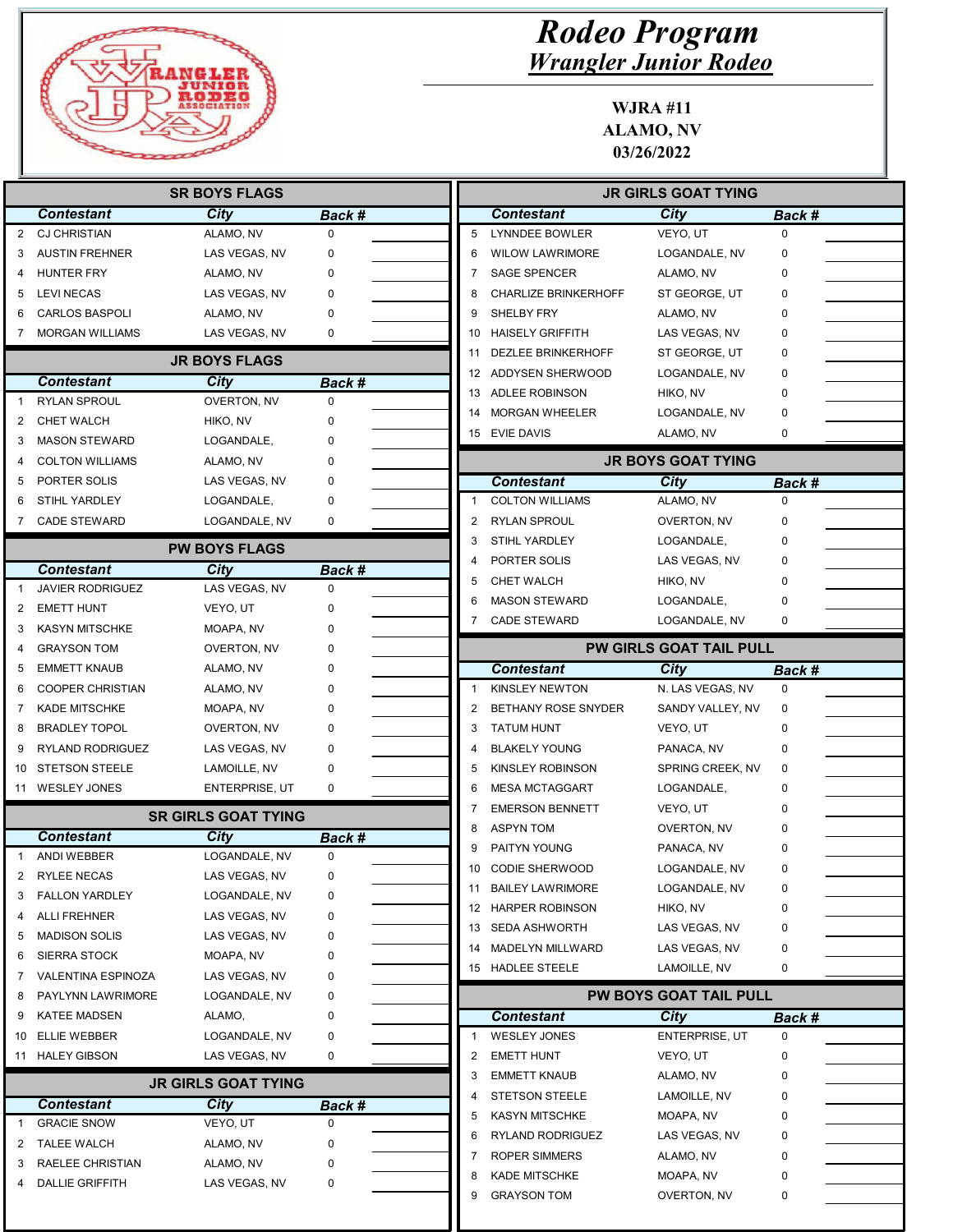

| <b>PW BOYS GOAT TAIL PULL</b> |                             |                                  |             |              | <b>PW GIRLS BREAKAWY ROPING</b>           |                                 |               |  |
|-------------------------------|-----------------------------|----------------------------------|-------------|--------------|-------------------------------------------|---------------------------------|---------------|--|
|                               | <b>Contestant</b>           | City                             | Back #      |              | <b>Contestant</b>                         | City                            | Back #        |  |
| 10                            | <b>BRADLEY TOPOL</b>        | OVERTON, NV                      | $\mathbf 0$ | $\mathbf{1}$ | CODIE SHERWOOD                            | LOGANDALE, NV                   | $\mathbf 0$   |  |
| 11                            | <b>JAVIER RODRIGUEZ</b>     | LAS VEGAS, NV                    | 0           | 2            | <b>MESA MCTAGGART</b>                     | LOGANDALE,                      | 0             |  |
|                               | 12 COOPER CHRISTIAN         | ALAMO, NV                        | 0           | 3            | <b>BAILEY LAWRIMORE</b>                   | LOGANDALE, NV                   | 0             |  |
|                               |                             | <b>SR BOYS CALF ROPING</b>       |             | 4            | <b>HADLEE STEELE</b>                      | LAMOILLE, NV                    | 0             |  |
|                               | <b>Contestant</b>           | City                             | Back #      | 5            | PAITYN YOUNG                              | PANACA, NV                      | 0             |  |
|                               | <b>CJ CHRISTIAN</b>         | ALAMO, NV                        | $\mathbf 0$ | 6            | <b>TATUM HUNT</b>                         | VEYO, UT                        | 0             |  |
| 2                             | <b>AUSTIN FREHNER</b>       | LAS VEGAS, NV                    | 0           | 7            | <b>SEDA ASHWORTH</b>                      | LAS VEGAS, NV                   | 0             |  |
| 3                             | <b>WYATT WILLIAMS</b>       | LAS VEGAS, NV                    | 0           | 8            | <b>KINSLEY NEWTON</b>                     | N. LAS VEGAS, NV                | 0             |  |
| 4                             | <b>CONNER THEIL</b>         | PLYMOUTH, WI                     | 0           | 9            | <b>HARPER ROBINSON</b>                    | HIKO, NV                        | 0             |  |
| 5                             | <b>MORGAN WILLIAMS</b>      | LAS VEGAS, NV                    | 0           | 10           | BETHANY ROSE SNYDER                       | SANDY VALLEY, NV                | 0             |  |
|                               |                             |                                  |             | 11           | MADELYN MILLWARD                          | LAS VEGAS, NV                   | 0             |  |
|                               |                             | <b>SR GIRLS BREAKAWAY ROPING</b> |             | 12           | <b>EMERSON BENNETT</b>                    | VEYO, UT                        | 0             |  |
|                               | <b>Contestant</b>           | City                             | Back #      |              | 13 KINSLEY ROBINSON                       | SPRING CREEK, NV                | $\mathbf 0$   |  |
|                               | <b>ALLI FREHNER</b>         | LAS VEGAS, NV                    | $\mathbf 0$ |              |                                           | <b>PW BOYS BREAKAWAY ROPING</b> |               |  |
| 2                             | VALENTINA ESPINOZA          | LAS VEGAS, NV                    | 0           |              | <b>Contestant</b>                         | City                            | Back #        |  |
| 3                             | <b>MADISON SOLIS</b>        | LAS VEGAS, NV                    | 0           |              | <b>COOPER CHRISTIAN</b>                   | ALAMO, NV                       | 0             |  |
| 4                             | <b>HALEY GIBSON</b>         | LAS VEGAS, NV                    | 0           | 2            | RYLAND RODRIGUEZ                          | LAS VEGAS, NV                   | 0             |  |
| 5                             | ELLIE WEBBER                | LOGANDALE, NV                    | 0           | 3            | <b>KADE MITSCHKE</b>                      | MOAPA, NV                       | 0             |  |
| 6                             | <b>MARY THIEL</b>           | PLYMOUTH, WI                     | 0           | 4            | <b>GRAYSON TOM</b>                        | <b>OVERTON, NV</b>              | 0             |  |
| 7                             | <b>RYLEE NECAS</b>          | LAS VEGAS, NV                    | 0           | 5            | <b>WESLEY JONES</b>                       | <b>ENTERPRISE, UT</b>           | 0             |  |
| 8                             | ANDI WEBBER                 | LOGANDALE, NV                    | 0           | 6            | <b>JAVIER RODRIGUEZ</b>                   | LAS VEGAS, NV                   | 0             |  |
| 9                             | <b>FALLON YARDLEY</b>       | LOGANDALE, NV                    | 0           | 7            | <b>LAREDO SPENCER</b>                     | ALAMO, NV                       | 0             |  |
|                               |                             | <b>JR BOYS BREAKAWAY ROPING</b>  |             | 8            | <b>EMETT HUNT</b>                         | VEYO, UT                        | 0             |  |
|                               | <b>Contestant</b>           | City                             | Back #      | 9            | <b>BRADLEY TOPOL</b>                      | <b>OVERTON, NV</b>              | 0             |  |
| -1                            | <b>BLAZE MCDANIEL</b>       | SPRING CREEK, NV                 | 0           | 10           | <b>STETSON STEELE</b>                     | LAMOILLE, NV                    | 0             |  |
| 2                             | <b>CHET WALCH</b>           | HIKO, NV                         | 0           | 11           | <b>KASYN MITSCHKE</b>                     | MOAPA, NV                       | 0             |  |
| 3                             | <b>CADE STEWARD</b>         | LOGANDALE, NV                    | 0           |              | 12 EMMETT KNAUB                           | ALAMO, NV                       | 0             |  |
| 4                             | <b>BROCK MCDANIEL</b>       | SPRING CREEK, NV                 | 0           |              |                                           |                                 |               |  |
| 5                             | <b>RYLAN SPROUL</b>         | OVERTON, NV                      | 0           |              |                                           | <b>SR GIRLS POLES</b>           |               |  |
| 6                             | <b>COLTON WILLIAMS</b>      | ALAMO, NV                        | 0           |              | <b>Contestant</b>                         | City<br>LAS VEGAS, NV           | <b>Back #</b> |  |
|                               | PORTER SOLIS                | LAS VEGAS, NV                    | 0           | -1<br>2      | <b>HALEY GIBSON</b>                       |                                 | $\mathbf 0$   |  |
| 8                             | STIHL YARDLEY               | LOGANDALE,                       | 0           | 3            | <b>SIERRA STOCK</b>                       | MOAPA, NV                       | 0<br>0        |  |
|                               |                             | <b>JR GIRLS BREAKAWAY ROPING</b> |             | 4            | <b>KATELY HANSEN</b><br>PAYLYNN LAWRIMORE | MESQUITE, NV                    |               |  |
|                               | <b>Contestant</b>           | City                             | Back #      | 5            | ANDI WEBBER                               | LOGANDALE, NV<br>LOGANDALE, NV  | 0<br>0        |  |
| 1                             | <b>EVIE DAVIS</b>           | ALAMO, NV                        | 0           | 6            | <b>ALLI FREHNER</b>                       | LAS VEGAS, NV                   | 0             |  |
| 2                             | <b>DEZLEE BRINKERHOFF</b>   | ST GEORGE, UT                    | 0           | 7            | <b>MARY THIEL</b>                         | PLYMOUTH, WI                    | 0             |  |
| 3                             | ADLEE ROBINSON              | HIKO, NV                         | 0           | 8            | <b>KATEE MADSEN</b>                       | ALAMO,                          | 0             |  |
| 4                             | RAELEE CHRISTIAN            | ALAMO, NV                        | 0           | 9            | ELLIE WEBBER                              | LOGANDALE, NV                   | 0             |  |
| 5                             | <b>DALLIE GRIFFITH</b>      | LAS VEGAS, NV                    | 0           |              | 10 VALENTINA ESPINOZA                     | LAS VEGAS, NV                   | 0             |  |
| 6                             | PALYNN ZARNDT               | MESQUITE, NV                     | 0           | 11           | <b>MADISON SOLIS</b>                      | LAS VEGAS, NV                   | 0             |  |
| 7                             | SHELBY FRY                  | ALAMO, NV                        | 0           |              | 12 RYLEE NECAS                            | LAS VEGAS, NV                   | 0             |  |
| 8                             | <b>HAISELY GRIFFITH</b>     | LAS VEGAS, NV                    | 0           |              | 13 FALLON YARDLEY                         | LOGANDALE, NV                   | 0             |  |
| 9                             | <b>CHARLIZE BRINKERHOFF</b> | ST GEORGE, UT                    | 0           |              |                                           |                                 |               |  |
| 10                            | ADDYSEN SHERWOOD            | LOGANDALE, NV                    | 0           |              |                                           | <b>JR GIRLS POLES</b>           |               |  |
| 11                            | <b>GRACIE SNOW</b>          | VEYO, UT                         | 0           |              | <b>Contestant</b>                         | City                            | Back #        |  |
|                               | 12 SAGE SPENCER             | ALAMO, NV                        | 0           | -1           | <b>MORGAN WHEELER</b>                     | LOGANDALE, NV                   | 0             |  |
|                               |                             |                                  |             | 2            | <b>SAGE SPENCER</b>                       | ALAMO, NV                       | 0             |  |
|                               |                             | <b>PW GIRLS BREAKAWY ROPING</b>  |             | 3            | <b>FAITH NEWTON</b>                       | LAS VEGAS,                      | 0             |  |
|                               | <b>Contestant</b>           | <b>City</b>                      | Back #      | 4            | <b>LYNNDEE BOWLER</b>                     | VEYO, UT                        | 0             |  |
|                               |                             |                                  |             |              |                                           |                                 |               |  |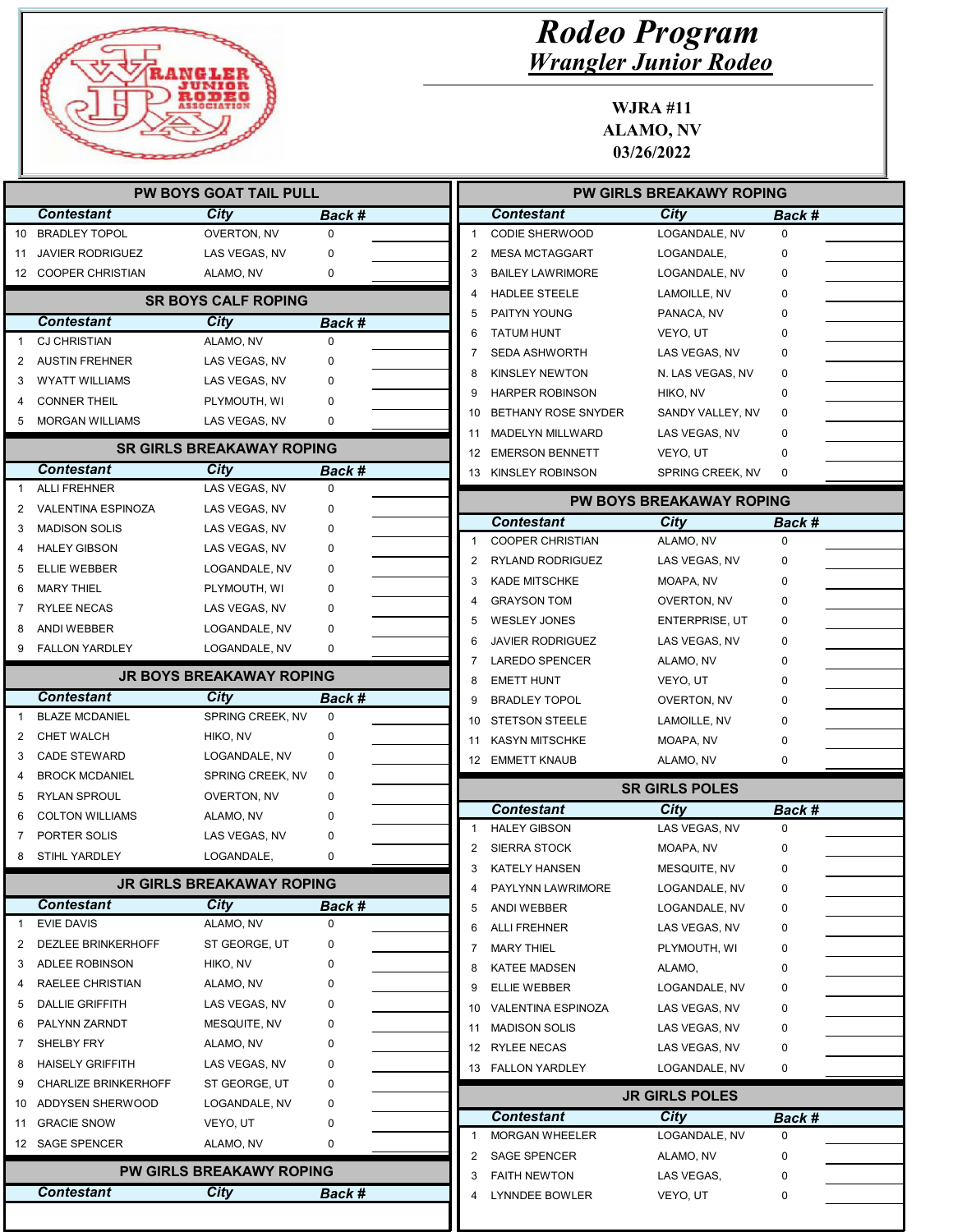

|                       |                                       | <b>JR GIRLS POLES</b>       |             |                             |                         | <b>JR GIRLS TEAM ROPING</b>   |             |
|-----------------------|---------------------------------------|-----------------------------|-------------|-----------------------------|-------------------------|-------------------------------|-------------|
|                       | <b>Contestant</b>                     | City                        | Back #      | <b>Contestant</b>           |                         | City                          | Back #      |
| 5                     | <b>GRACIE SNOW</b>                    | VEYO, UT                    | $\mathbf 0$ | 8<br><b>SHELBY FRY</b>      |                         | ALAMO, NV                     | $\mathbf 0$ |
| 6                     | <b>DEZLEE BRINKERHOFF</b>             | ST GEORGE, UT               | 0           | 9                           | <b>HAISELY GRIFFITH</b> | LAS VEGAS, NV                 | 0           |
|                       | <b>DALLIE GRIFFITH</b>                | LAS VEGAS, NV               | 0           | 10 GRACIE SNOW              |                         | VEYO, UT                      | 0           |
| 8                     | <b>EVIE DAVIS</b>                     | ALAMO, NV                   | 0           |                             |                         | <b>SR BOYS STEER STOPPING</b> |             |
| 9                     | <b>HAISELY GRIFFITH</b>               | LAS VEGAS, NV               | 0           | <b>Contestant</b>           |                         | <b>City</b>                   |             |
| 10                    | <b>CHARLIZE BRINKERHOFF</b>           | ST GEORGE, UT               | 0           | 1                           | <b>AUSTIN FREHNER</b>   | LAS VEGAS, NV                 | Back #<br>0 |
| 11                    | RAELEE CHRISTIAN                      | ALAMO, NV                   | 0           | 2                           | <b>CONNER THEIL</b>     |                               | 0           |
| 12                    | PALYNN ZARNDT                         | MESQUITE, NV                | 0           | 3                           | <b>CARLOS BASPOLI</b>   | PLYMOUTH, WI                  | 0           |
| 13                    | SHELBY FRY                            | ALAMO, NV                   | 0           | 4                           | <b>MORGAN WILLIAMS</b>  | ALAMO, NV<br>LAS VEGAS, NV    | 0           |
| 14                    | <b>WILOW LAWRIMORE</b>                | LOGANDALE, NV               | 0           |                             |                         |                               |             |
| 15                    | ADLEE ROBINSON                        | HIKO, NV                    | 0           | HUNTER FRY<br>5             |                         | ALAMO, NV                     | 0           |
|                       | 16 ADDYSEN SHERWOOD                   | LOGANDALE, NV               | 0           | <b>LEVI NECAS</b><br>6      |                         | LAS VEGAS, NV                 | 0           |
|                       |                                       |                             |             | <b>CJ CHRISTIAN</b><br>7    |                         | ALAMO, NV                     | 0           |
|                       |                                       | <b>PW GIRLS POLES</b>       |             | <b>LUKE THIEL</b><br>8      |                         | PLYMOUTH, WI                  | 0           |
|                       | <b>Contestant</b>                     | City                        | Back #      | 9                           | <b>WYATT WILLIAMS</b>   | LAS VEGAS, NV                 | 0           |
|                       | <b>KINSLEY NEWTON</b>                 | N. LAS VEGAS. NV            | $\mathbf 0$ |                             |                         | <b>JR BOYS STEER STOPPING</b> |             |
| 2                     | <b>BETHANY ROSE SNYDER</b>            | SANDY VALLEY, NV            | 0           | <b>Contestant</b>           |                         | City                          | Back #      |
| 3                     | <b>ASPYN TOM</b>                      | OVERTON, NV                 | 0           |                             | PRESTON YOUNG           | PANACA, NV                    | $\mathbf 0$ |
|                       | MADELYN MILLWARD                      | LAS VEGAS, NV               | 0           | 2                           | <b>BLAZE MCDANIEL</b>   | SPRING CREEK, NV              | 0           |
| 5                     | KINSLEY ROBINSON                      | SPRING CREEK, NV            | 0           | 3                           | STIHL YARDLEY           | LOGANDALE,                    | 0           |
| 6                     | PAITYN YOUNG                          | PANACA, NV                  | 0           | 4                           | <b>COLTON WILLIAMS</b>  | ALAMO, NV                     | 0           |
| 7                     | <b>TATUM HUNT</b>                     | VEYO, UT                    | 0           | CHET WALCH<br>5             |                         | HIKO, NV                      | 0           |
| 8                     | <b>SEDA ASHWORTH</b>                  | LAS VEGAS, NV               | 0           | 6                           | PORTER SOLIS            | LAS VEGAS, NV                 | 0           |
| 9                     | <b>BAILEY LAWRIMORE</b>               | LOGANDALE, NV               | 0           | 7                           | <b>BROCK MCDANIEL</b>   | SPRING CREEK, NV              | 0           |
| 10                    | <b>MESA MCTAGGART</b>                 | LOGANDALE,                  | 0           | 8                           | <b>CADE STEWARD</b>     | LOGANDALE, NV                 | 0           |
| 11                    | <b>HARPER ROBINSON</b>                | HIKO, NV                    | 0           | 9                           | RYLAN SPROUL            | OVERTON, NV                   | 0           |
|                       | 12 HADLEE STEELE                      | LAMOILLE, NV                | 0           |                             |                         | <b>SR BOYS TEAM ROPING</b>    |             |
|                       | <b>CODIE SHERWOOD</b>                 | LOGANDALE, NV               | 0           |                             |                         |                               |             |
|                       |                                       | VEYO, UT                    | 0           | <b>Contestant</b>           |                         | City                          | Back #      |
|                       | <b>EMERSON BENNETT</b>                |                             |             |                             |                         |                               |             |
|                       |                                       | <b>JR BOYS TEAM ROPING</b>  |             | <b>LUKE THIEL</b><br>1      |                         | PLYMOUTH, WI                  | 0           |
|                       | <b>Contestant</b>                     | City                        |             | 2                           | <b>MORGAN WILLIAMS</b>  | LAS VEGAS, NV                 | 0           |
|                       | PRESTON YOUNG                         | PANACA, NV                  | Back #<br>0 | 3                           | <b>CONNER THEIL</b>     | PLYMOUTH, WI                  | 0           |
|                       | <b>RYLAN SPROUL</b>                   | <b>OVERTON, NV</b>          | $\mathbf 0$ | 4                           | <b>WYATT WILLIAMS</b>   | LAS VEGAS, NV                 | 0           |
| 2<br>3                | PORTER SOLIS                          | LAS VEGAS, NV               | 0           |                             | CARLOS BASPOLI          | ALAMO, NV                     | 0           |
| 4                     | <b>BLAZE MCDANIEL</b>                 | SPRING CREEK, NV            | 0           | <b>LEVI NECAS</b><br>6      |                         | LAS VEGAS, NV                 | 0           |
|                       | <b>CADE STEWARD</b>                   | LOGANDALE, NV               | 0           | HUNTER FRY<br>7             |                         | ALAMO, NV                     | 0           |
|                       | <b>COLTON WILLIAMS</b>                | ALAMO, NV                   | 0           | <b>CJ CHRISTIAN</b><br>8    |                         | ALAMO, NV                     | 0           |
|                       | STIHL YARDLEY                         | LOGANDALE,                  | 0           | 9                           | <b>AUSTIN FREHNER</b>   | LAS VEGAS, NV                 | 0           |
|                       | <b>CHET WALCH</b>                     | HIKO, NV                    | 0           |                             |                         | <b>SR GIRLS TEAM ROPING</b>   |             |
|                       | <b>BROCK MCDANIEL</b>                 | SPRING CREEK, NV            | 0           | <b>Contestant</b>           |                         | City                          | Back #      |
|                       |                                       |                             |             | ANDI WEBBER<br>$\mathbf{1}$ |                         | LOGANDALE, NV                 | 0           |
|                       |                                       | <b>JR GIRLS TEAM ROPING</b> |             | 2                           | <b>FALLON YARDLEY</b>   | LOGANDALE, NV                 | 0           |
|                       | <b>Contestant</b>                     | City                        | Back #      | <b>MARY THIEL</b><br>3      |                         | PLYMOUTH, WI                  | 0           |
| 5<br>6<br>7<br>8<br>9 | <b>CHARLIZE BRINKERHOFF</b>           | ST GEORGE, UT               | 0           | 4                           | <b>MADISON SOLIS</b>    | LAS VEGAS, NV                 | 0           |
| 2                     | <b>EVIE DAVIS</b>                     | ALAMO, NV                   | 0           | 5                           | ELLIE WEBBER            | LOGANDALE, NV                 | 0           |
| 3                     | <b>DALLIE GRIFFITH</b>                | LAS VEGAS, NV               | 0           | <b>ALLI FREHNER</b><br>6    |                         | LAS VEGAS, NV                 | 0           |
| 13<br>14<br>4         | RAELEE CHRISTIAN                      | ALAMO, NV                   | 0           | 7                           | VALENTINA ESPINOZA      | LAS VEGAS, NV                 | 0           |
| 5<br>6                | <b>ADLEE ROBINSON</b><br>SAGE SPENCER | HIKO, NV<br>ALAMO, NV       | 0<br>0      |                             |                         | <b>SR BOYS CHUTE DOGGING</b>  |             |